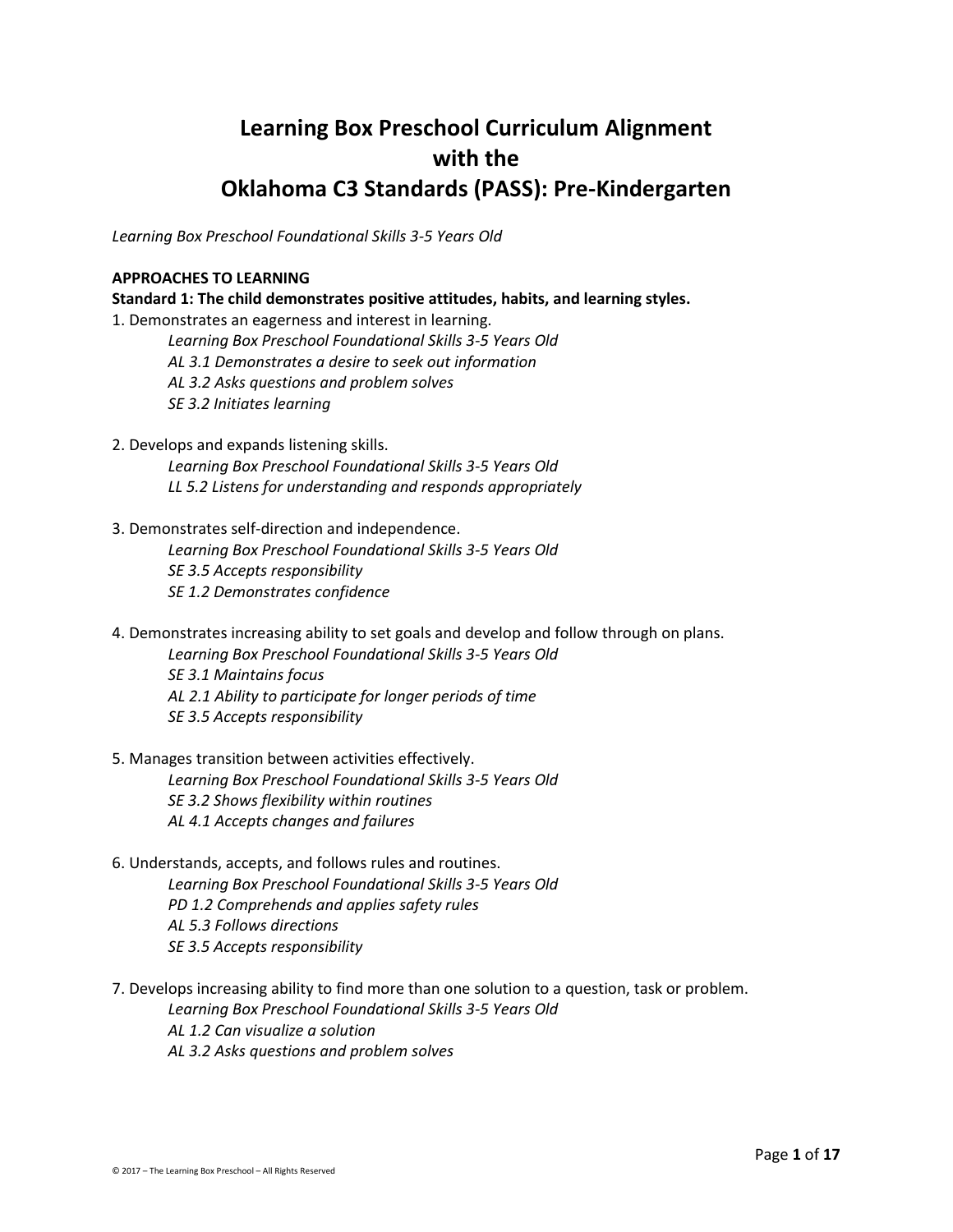8. Recognizes and solves problems through active exploration, including trial and error, and interactions and discussions with peers and adults.

*Learning Box Preschool Foundational Skills 3-5 Years Old*

*LL 6.1 Participates in discussions*

*SE 2.1 Makes positive social connections*

*AL 3.2 Asks questions and problem solves*

*S 1.1 Engages in observations and investigations*

#### **CREATIVE SKILLS**

#### **Standard 1: The child participates in activities that foster individual creativity.**

1. Demonstrates with increasing interest and enjoyment in a variety of creative activities, including listening, singing, finger play, games and performances.

*Learning Box Preschool Foundational Skills 3-5 Years Old*

*LL 5.2 Listens for understanding and responds appropriately*

*CE 1.1 Participates and/or enjoys music*

*CE 4.1 Participates in dramatic play*

*CE 3.1 Communicates through visual art*

*SE 3.4 Initiates learning*

*AL 1.1 Uses imagination and creativity to create new ideas or extend understanding*

2. Thinks of new uses for familiar materials.

*Learning Box Preschool Foundational Skills 3-5 Years Old SE 3.4 Initiates learning AL 1.1 Uses imagination and creativity to create new ideas or extend understanding*

3. Engages in spontaneous and imaginative play using a variety of materials to dramatize stories and experiences.

*Learning Box Preschool Foundational Skills 3-5 Years Old CE 4.1 Participates in dramatic play SE 3.4 Initiates learning AL 1.1 Uses imagination and creativity to create new ideas or extend understanding*

- 4. Works creatively using a variety of self-expressive materials and tools to creatively express ideas. *Learning Box Preschool Foundational Skills 3-5 Years Old*
	- *CE 1.1 Participates and/or enjoys music*
	- *CE 2.1 Expresses self through dance*
	- *CE 4.1 Participates in dramatic play*

*CE 3.1 Communicates through visual art*

*SE 3.4 Initiates learning*

*AL 1.1 Uses imagination and creativity to create new ideas or extend understanding*

5. Moves freely in response to music and change of tempo.

*Learning Box Preschool Foundational Skills 3-5 Years Old*

*CE 2.1 Expresses self through dance*

*CE 2.2 Participates in a variety of body movements*

*PD 2.1 Displays balance and coordination*

*PD 2.2 Uses locomotor skills*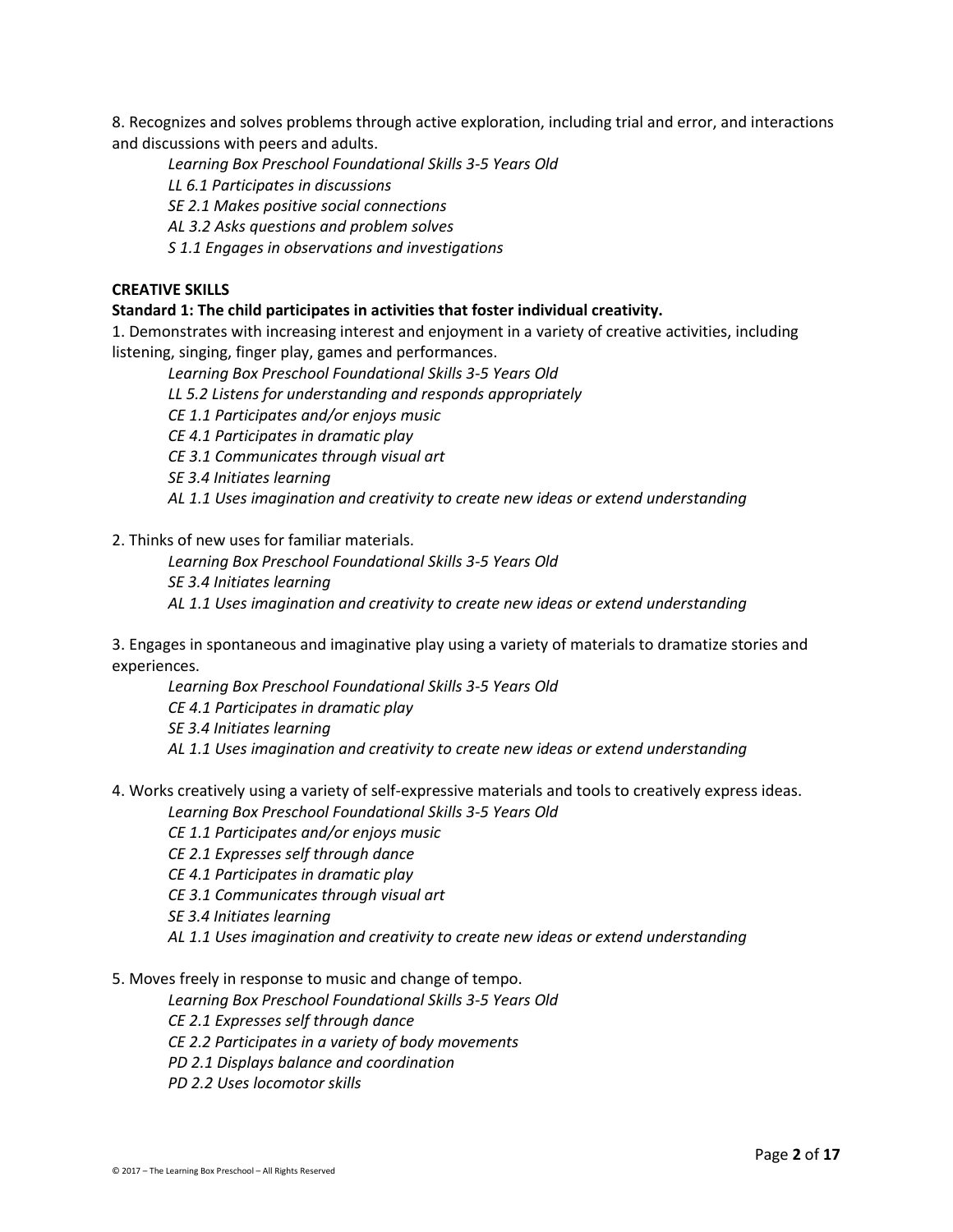- 6. Expresses thoughts and feelings through creative movement. *Learning Box Preschool Foundational Skills 3-5 Years Old CE 2.1 Expresses self through dance*
- 7. Experiments with a variety of musical instruments.

*Learning Box Preschool Foundational Skills 3-5 Years Old CE 1.1 Participates and/or enjoys music PD 3.1 Controls small muscle movement PD 3.2 Manipulates varied objects PD 3.3 Exhibits hand-eye coordination*

#### **LANGUAGE ARTS**

#### **Oral Language**

#### **Standard 1: Listening - The child will listen for information and for pleasure.**

1. Listens with interest to stories read aloud.

*Learning Box Preschool Foundational Skills 3-5 Years Old LL 5.2 Listens for understanding and responds appropriately*

2. Understands and follows oral direction. *Learning Box Preschool Foundational Skills 3-5 Years Old*

*AL 5.3 Follows directions*

#### **Standard 2: Speaking - The child will express ideas or opinions in group or individual settings**.

1. Uses language for a variety of purposes (e.g., expressing needs and interests).

*Learning Box Preschool Foundational Skills 3-5 Years Old*

*LL 6.1 Participates in conversations*

*LL 6.2 Shares stories and/or information*

*LL 6.3 Speaks in sentences*

## 2. Recalls and repeats simple poems, rhymes, and songs.

*Learning Box Preschool Foundational Skills 3-5 Years Old LL 1.1 Demonstrates understanding of sounds, rhyme, and patterns in letters and words CE 1.1 Participates and/or enjoys music LL 5.2 Listens for understanding and responds appropriately*

3. Uses sentences of increasing length (three or more words) and grammatical complexity in everyday speech.

*Learning Box Preschool Foundational Skills 3-5 Years Old LL 6.3 Speaks in sentences LL 4.2 Uses age-appropriate grammar*

4. Shares simple personal narrative.

*Learning Box Preschool Foundational Skills 3-5 Years Old LL 6.2 Shares stories and/or information SS 5.1 Shows interest in personal family history*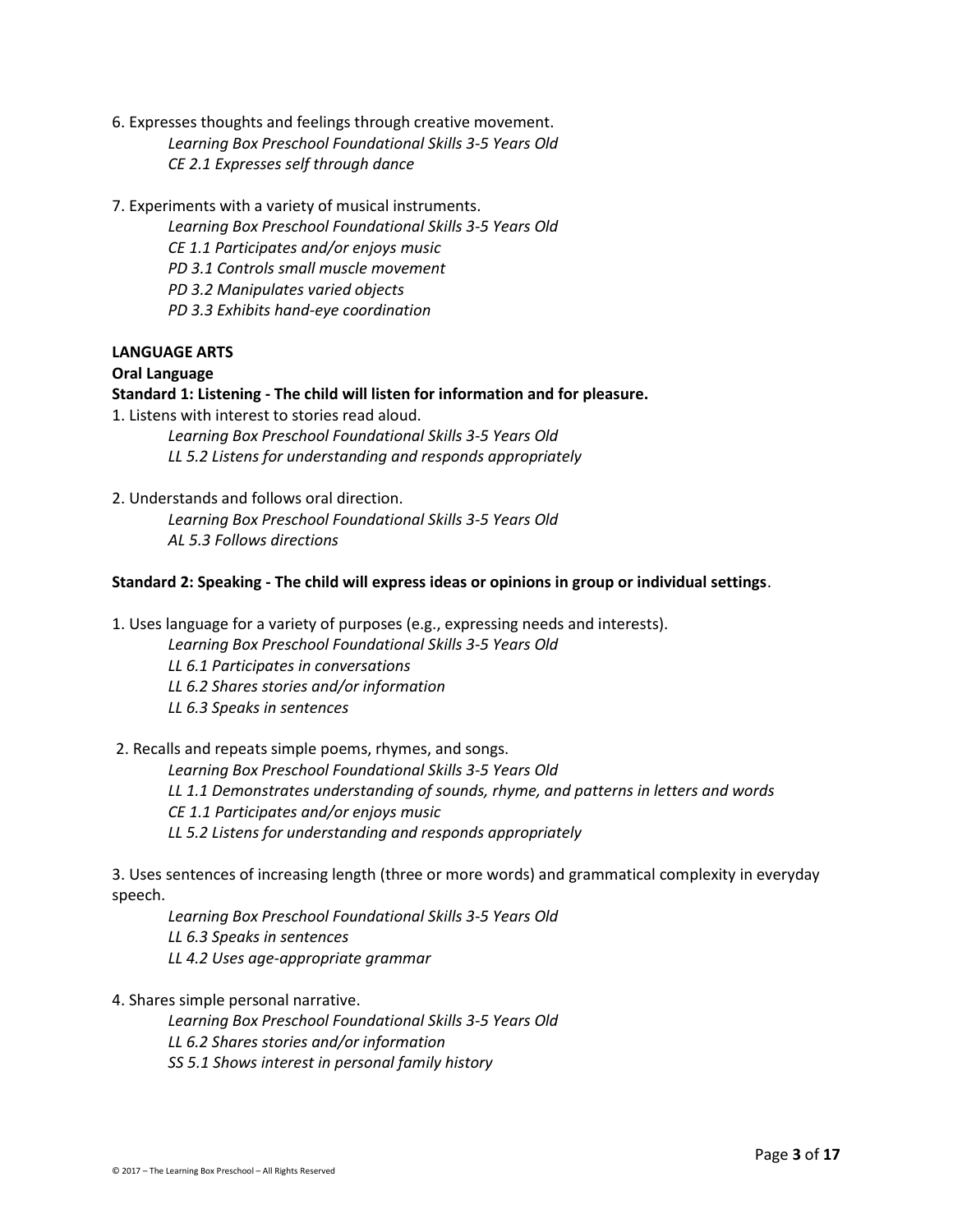5. Participates actively in conversations.

*Learning Box Preschool Foundational Skills 3-5 Years Old LL 6.1 Participates in conversations*

# **Literacy Standard 3: Print Awareness - The child will understand the characteristics of written language.**

- 1. Demonstrates increasing awareness of concepts of print. *Learning Box Preschool Foundational Skills 3-5 Years Old LL 2.1 Shows understanding of print concepts*
- 2. Identifies the front cover and back cover of a book. *Learning Box Preschool Foundational Skills 3-5 Years Old LL 2.1 Shows understanding of print concepts*
- 3. Follows books from left to right and from top to bottom on the printed page. *Learning Box Preschool Foundational Skills 3-5 Years Old LL 2.1 Shows understanding of print concepts*
- 4. Shows increasing awareness of print in classroom, home and community settings.
	- *Learning Box Preschool Foundational Skills 3-5 Years Old*
	- *LL 2.1 Shows understanding of print concepts*
	- *LL 3.2 Understands that letters and words have meaning*
	- *LL 8.2 Aware that words and symbols can be written down and read*

5. Begins to recognize the relationship or connection between spoken and written words by following the print as it is read aloud.

- *Learning Box Preschool Foundational Skills 3-5 Years Old*
- *LL 2.1 Shows understanding of print concepts*
- *LL 3.2 Understands that letters and words have meaning*
- *LL 8.2 Aware that words and symbols can be written down and read*

6. Understands that print carries a message by recognizing labels, signs, and other print forms in the environment.

*Learning Box Preschool Foundational Skills 3-5 Years Old*

- *LL 2.1 Shows understanding of print concepts*
- *LL 3.2 Understands that letters and words have meaning*
- *LL 8.2 Aware that words and symbols can be written down and read*

7. Develops growing understanding of the different functions of forms of print (e.g., signs, letters, newspapers, lists, messages, and menus).

*Learning Box Preschool Foundational Skills 3-5 Years Old*

*LL 2.1 Shows understanding of print concepts*

- *LL 3.2 Understands that letters and words have meaning*
- *LL 8.2 Aware that words and symbols can be written down and read*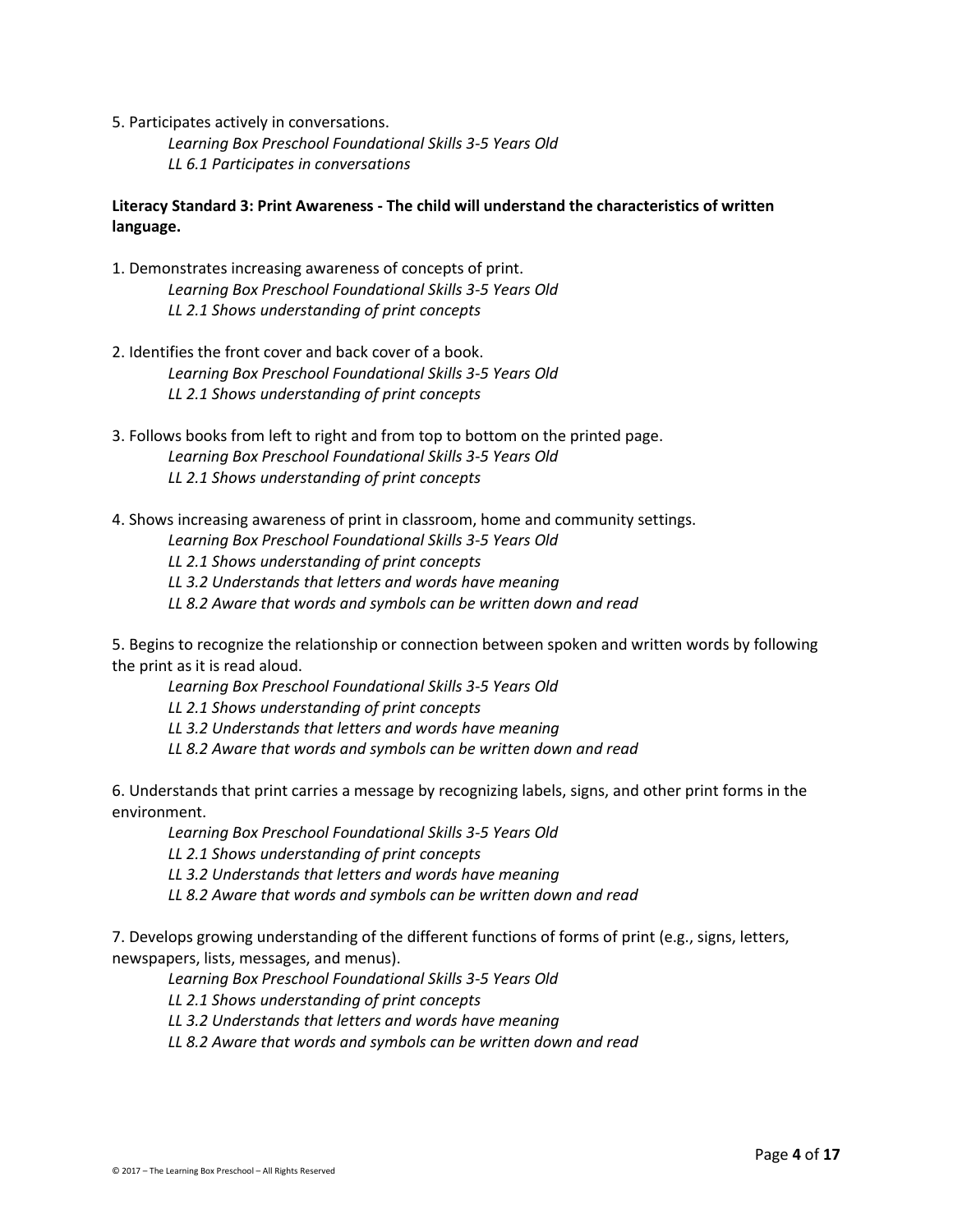8. Begins to understand some basic print conventions (e.g., the concept that letters are grouped to form words and that words are separated by spaces.

*Learning Box Preschool Foundational Skills 3-5 Years Old LL 8.3 Begins to show awareness of punctuation LL 2.1 Shows understanding of print concepts LL 3.2 Understands that letters and words have meaning LL 8.2 Aware that words and symbols can be written down and read*

9. Role plays reading.

*Learning Box Preschool Foundational Skills 3-5 Years Old CE 4.1 Participates in dramatic play*

### **Standard 4: Phonological Awareness - The child will demonstrate the ability to work with rhymes, words, syllables, and onsets and rimes.**

1. Begins to hear, identify, and make oral rhymes (e.g., "The pig has a wig").

*Learning Box Preschool Foundational Skills 3-5 Years Old*

*LL 1.1 Demonstrates understanding of sounds, rhyme, and patterns in letters and words*

*LL 3.1 Identifies letters and words*

2. Shows increasing ability to hear, identify, and work with syllables in spoken words (e.g., "I can clap the parts in my name: An-drew").

*Learning Box Preschool Foundational Skills 3-5 Years Old*

*LL 1.1 Demonstrates understanding of sounds, rhyme, and patterns in letters and words LL 3.1 Identifies letters and words*

## **Standard 5: Phonemic Awareness - The child will demonstrate the ability to hear, identify, and manipulate individual sounds in spoken words.**

1. Shows increasing ability to discriminate, identify and work with individual phonemes in spoken words (e.g., "The first sound in sun is /s/").

*Learning Box Preschool Foundational Skills 3-5 Years Old*

*LL 1.1 Demonstrates understanding of sounds, rhyme, and patterns in letters and words*

*LL 3.1 Identifies letters and words*

2. Recognizes which words in a set of words begin with the same sound (e.g., "Bell, bike, and boy all have /b/ at the beginning").

*Learning Box Preschool Foundational Skills 3-5 Years Old*

*LL 1.1 Demonstrates understanding of sounds, rhyme, and patterns in letters and words*

*LL 3.1 Identifies letters and words*

# **Standard 6: Phonics (Letter Knowledge and Early Word Recognition) - The child will demonstrate the ability to apply sound-symbol relationships.**

1. Recognizes own name in print.

*Learning Box Preschool Foundational Skills 3-5 Years Old*

*LL 1.1 Demonstrates understanding of sounds, rhyme, and patterns in letters and words*

*LL 3.1 Identifies letters and words*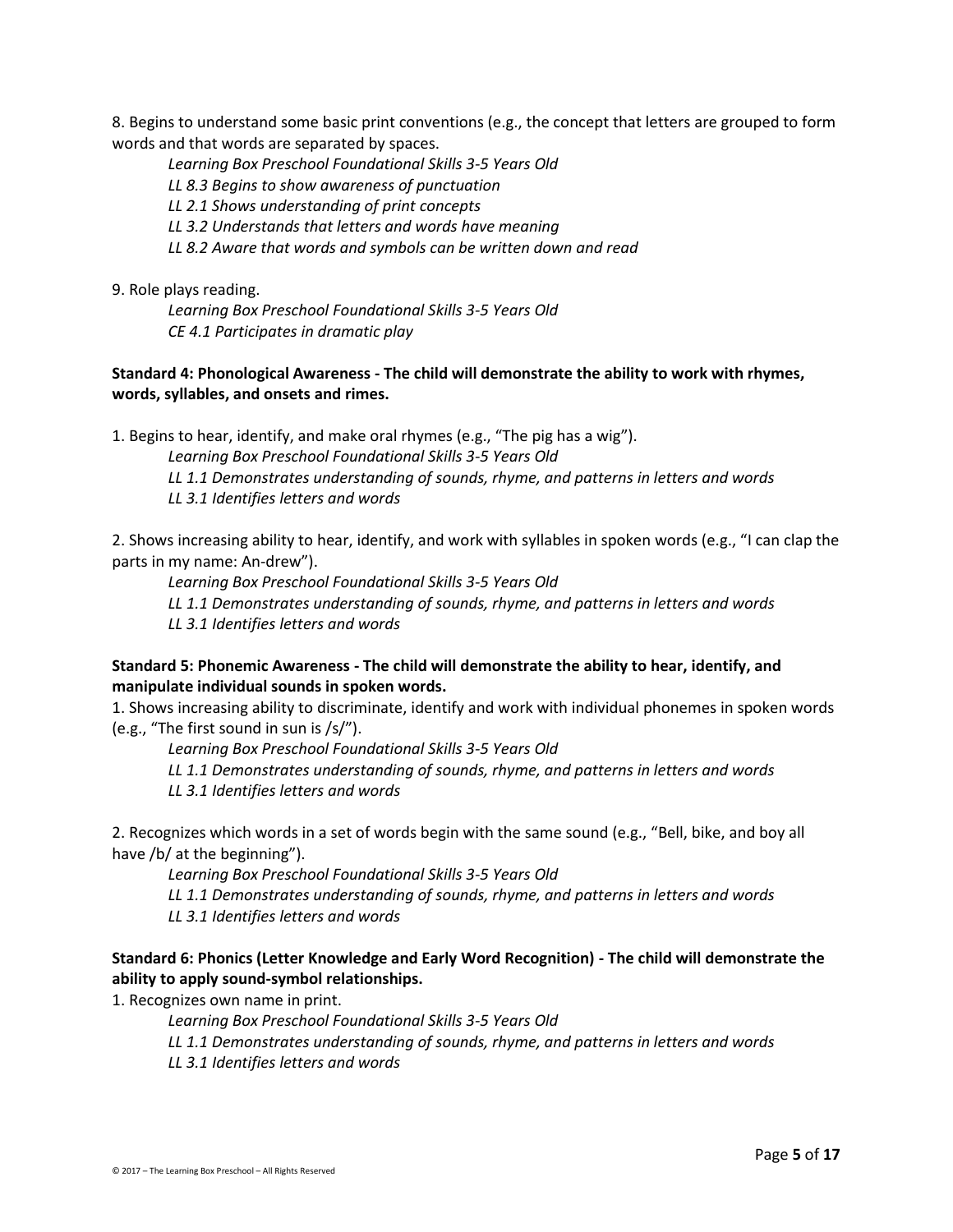2. Demonstrates awareness or knowledge of letters of the English language, especially letters from own name.

*Learning Box Preschool Foundational Skills 3-5 Years Old LL 1.1 Demonstrates understanding of sounds, rhyme, and patterns in letters and words LL 3.1 Identifies letters and words*

3. Begins to recognize the sound association for some letters.

*Learning Box Preschool Foundational Skills 3-5 Years Old*

*LL 1.1 Demonstrates understanding of sounds, rhyme, and patterns in letters and words*

*LL 3.1 Identifies letters and words*

4. Knows that letters of the alphabet are a special category of visual graphics that can be individually named.

*Learning Box Preschool Foundational Skills 3-5 Years Old*

*LL 1.1 Demonstrates understanding of sounds, rhyme, and patterns in letters and words LL 3.1 Identifies letters and words*

# **Standard 7: Vocabulary - The child will develop and expand knowledge of words and word meanings to increase vocabulary.**

1. Shows a steady increase in listening and speaking vocabulary.

*Learning Box Preschool Foundational Skills 3-5 Years Old*

*LL 4.1 Builds meaning of words*

*LL 4.2 Uses age-appropriate grammar*

- *LL 5.2 Listens for understanding and responds appropriately*
- 2. Understands and follows oral directions (e.g., use of position words: under, above, through).

*Learning Box Preschool Foundational Skills 3-5 Years Old*

*AL 5.3 Follows directions*

*M 3.2 Comprehends positions in space*

*LL 4.1 Builds meaning of words*

*LL 4.2 Uses age-appropriate grammar*

- *LL 5.2 Listens for understanding and responds appropriately*
- 3. Links new learning experiences and vocabulary to what is already known about a topic.
	- *Learning Box Preschool Foundational Skills 3-5 Years Old*
	- *SE 3.4 Initiates learning*
	- *AL 3.1 Demonstrates a desire to seek out information*
	- *LL 4.1 Builds meaning of words*

## **Standard 8: Comprehension - The child will associate meaning and understanding with reading.**

1. Begin to use pre-reading skills and strategies (e.g., connecting prior knowledge to text, making predictions about text and using picture clues).

*Learning Box Preschool Foundational Skills 3-5 Years Old*

*LL 5.1 Responds to text*

- *LL 5.2 Listens for understanding and responds appropriately*
- *LL 5.3 Compares and contrasts*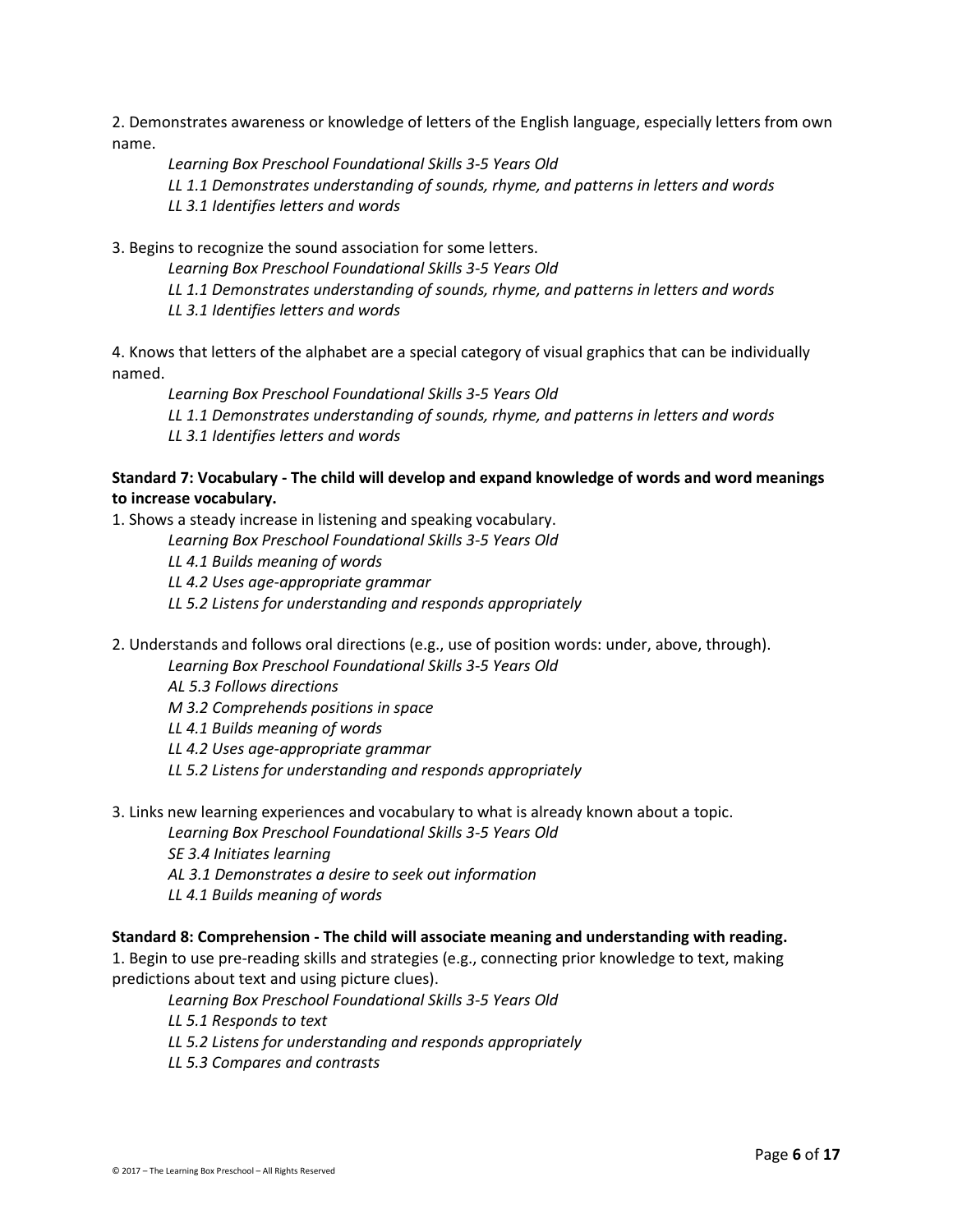- 2. Demonstrates progress in abilities to retell and dictate stories from books and experiences. *Learning Box Preschool Foundational Skills 3-5 Years Old LL 6.2 Shares stories and/or information SS 5.2 Shows interest and shares past, current, and future events*
- 3. Remembers and articulates some sequences of events. *Learning Box Preschool Foundational Skills 3-5 Years Old SS 5.2 Shows interest and shares past, current, and future events LL 6.2 Shares stories and/or information*
- 4. Connects information and events to real-life experiences when being read a story. *Learning Box Preschool Foundational Skills 3-5 Years Old SS 5.2 Shows interest and shares past, current, and future events LL 5.1 Responds to text*
- 5. Demonstrates understanding of literal meaning of story being told through questions and comments. *Learning Box Preschool Foundational Skills 3-5 Years Old*
	- *LL 5.1 Responds to text LL 5.2 Listens for understanding and responds appropriately LL 5.3 Compares and contrasts LL 5.4 Makes predictions*
	- *AL 3.2 Asks questions and problem solves*
- 6. Tells what is happening in a picture.
	- *Learning Box Preschool Foundational Skills 3-5 Years Old LL 6.2 Shares stories and/or information*

#### **Standard 9: Writing Process - The child will use the "writing process" to express thoughts and feelings.**

1. Develops understanding that writing is a way of communicating for a variety of purposes.

*Learning Box Preschool Foundational Skills 3-5 Years Old*

*LL 3.2 Understands that letters and words have meaning*

*LL 8.2 Aware that words and symbols can be written down and read*

2. Progresses from using scribbles, shapes, or pictures to represent ideas to using letter-like symbols, or writing familiar words such as their own name.

*Learning Box Preschool Foundational Skills 3-5 Years Old*

*LL 8.1 Writes letters, words, and name*

*LL 8.2 Aware that words and symbols can be written down and read*

3. Participates in writing opportunities.

*Learning Box Preschool Foundational Skills 3-5 Years Old LL 8.1 Writes letters, words, and name*

4. Begins to remember and repeat stories and experiences through drawing and dictation to the teacher.

*Learning Box Preschool Foundational Skills 3-5 Years Old CE 3.1 Communicates through visual art LL 6.2 Shares stories and/or information*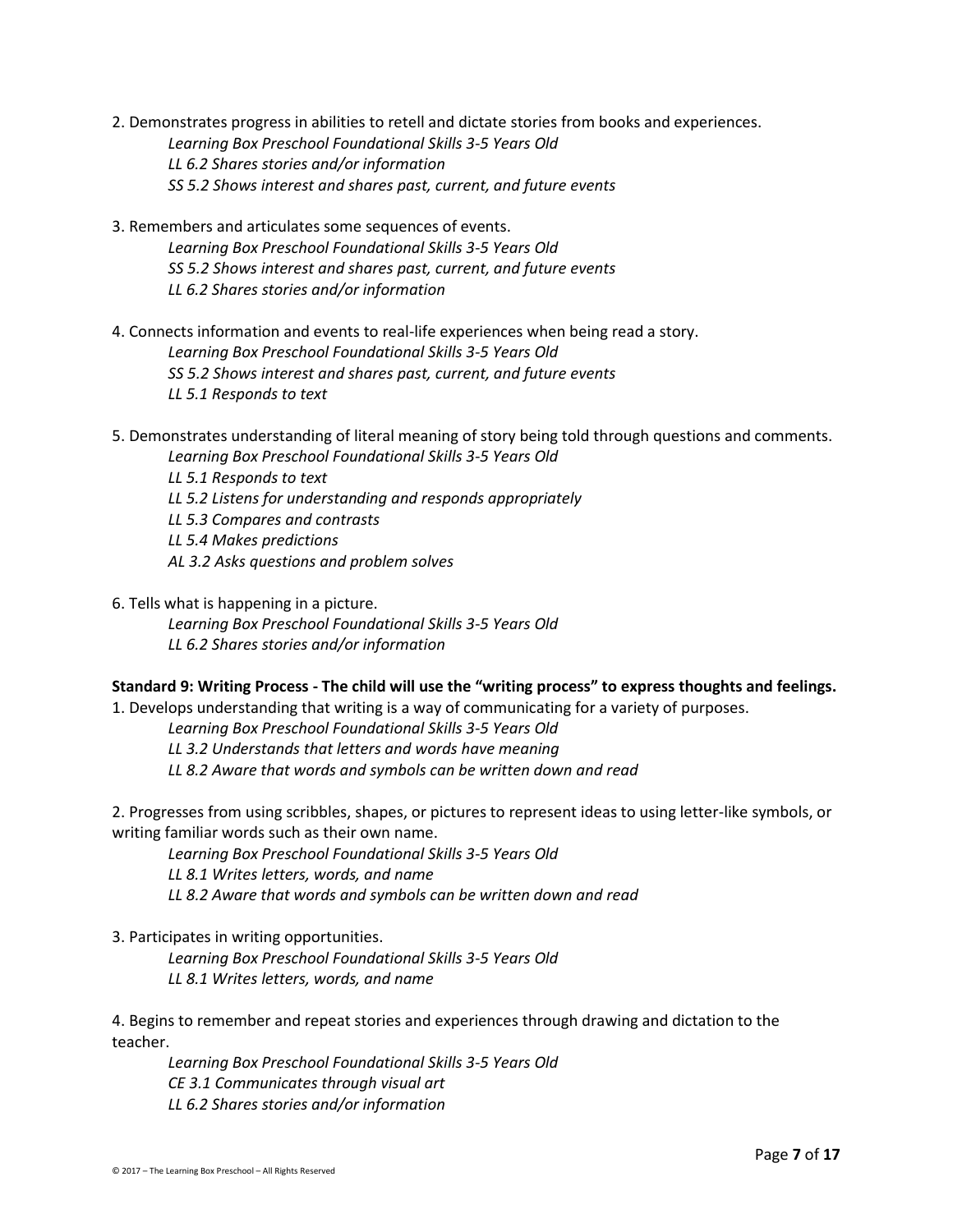#### **MATHEMATICS**

# **Standard 1: Algebraic Reasoning: Patterns and Relationships - The child will sort and classify objects and analyze simple patterns.**

1. Sorts and groups objects into a set and explains verbally what the objects have in common (e.g., color, size, shape).

*Learning Box Preschool Foundational Skills 3-5 Years Old M 2.2 Classifies, sorts, and charts data*

2. Recognize patterns, repeat them, and explain them verbally. *Learning Box Preschool Foundational Skills 3-5 Years Old M 2.1 Follows and/or creates simple patterns*

## **Standard 2: Number Sense – The child will understand the relationship between numbers and quantities.**

1. Begins to associate number concepts, vocabulary, quantities, and written numerals in meaningful ways.

*Learning Box Preschool Foundational Skills 3-5 Years Old LL 4.1 Builds meaning of words M 1.1 Understands and identifies numbers and quantities M 1.2 Identifies numbers and relationships*

2. Begins to make use of one-to-one correspondence in counting objects and matching groups of objects.

*Learning Box Preschool Foundational Skills 3-5 Years Old M 1.1 Understands and identifies numbers and quantities M 1.2 Identifies numbers and relationships*

- 3. Develops increasing ability to count in sequence to ten. *Learning Box Preschool Foundational Skills 3-5 Years Old M 1.1 Understands and identifies numbers and quantities M 1.2 Identifies numbers and relationships*
- 4. Counts objects in a set one-by-one from one through ten. *Learning Box Preschool Foundational Skills 3-5 Years Old M 1.1 Understands and identifies numbers and quantities M 1.2 Identifies numbers and relationships*
- 5. Identifies and creates sets of objects one through ten. *Learning Box Preschool Foundational Skills 3-5 Years Old M 1.1 Understands and identifies numbers and quantities M 1.2 Identifies numbers and relationships*

6. Identifies numerals one through ten.

*Learning Box Preschool Foundational Skills 3-5 Years Old M 1.1 Understands and identifies numbers and quantities M 1.2 Identifies numbers and relationships*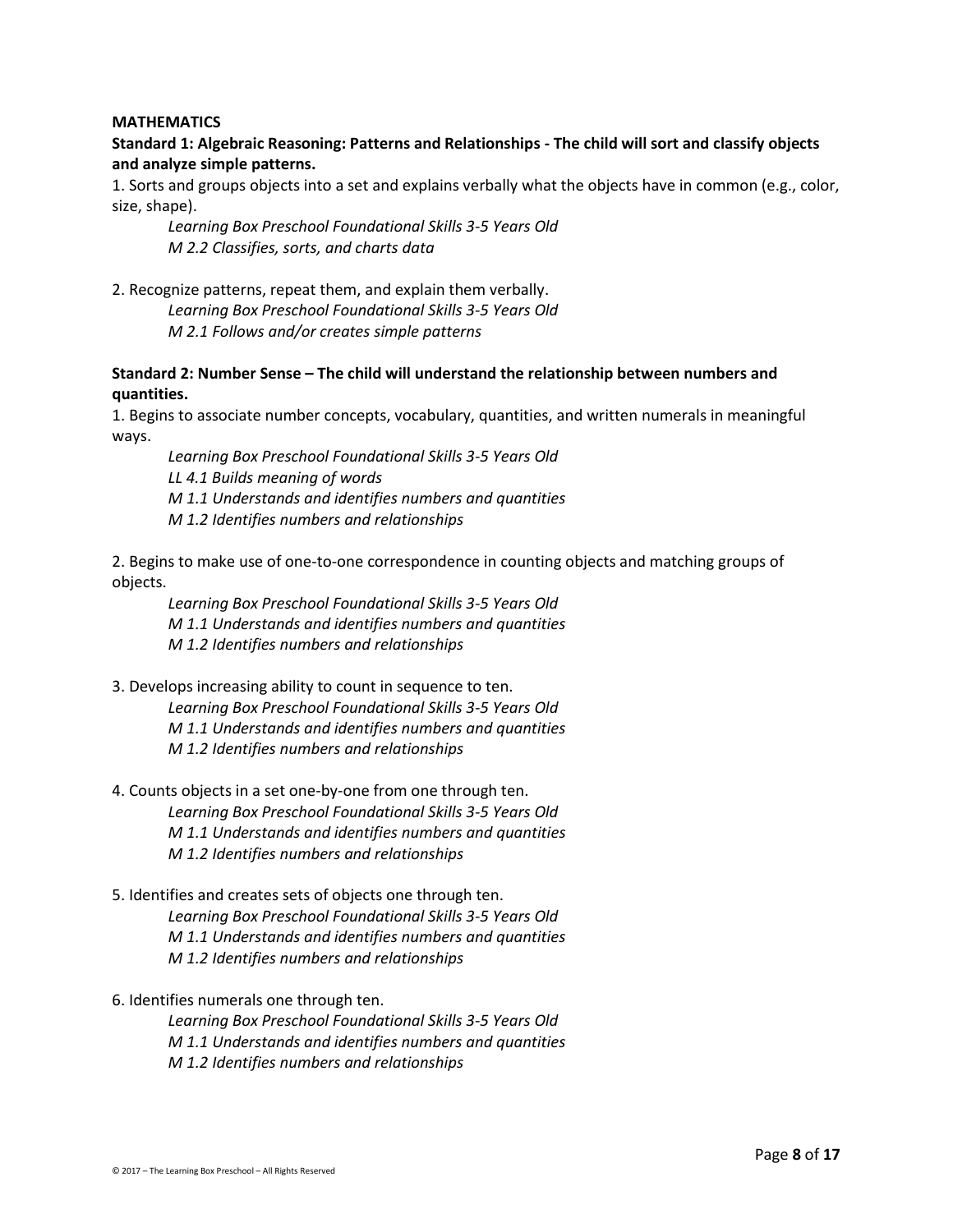7. Recognizes the numerical value of sets of objects through ten.

*Learning Box Preschool Foundational Skills 3-5 Years Old M 1.1 Understands and identifies numbers and quantities*

*M 1.2 Identifies numbers and relationships*

# **Standard 3: Geometry and Spatial Sense – The child will identify common geometric shapes and explore the relationship of objects in the environment.**

1. Recognize, describe, compare, and name common shapes (e.g., circle, square, rectangle). *Learning Box Preschool Foundational Skills 3-5 Years Old*

*M 3.1 Identifies shapes*

2. Demonstrate an understanding of directionality, order and position of objects, and words (e.g., on, under, above).

*Learning Box Preschool Foundational Skills 3-5 Years Old M 3.2 Comprehends positions in space*

## **Standard 4: Measurement – The child will explore the concepts of measurement.**

1. Linear Measurement. a. Measure objects using nonstandard units of measurement (e.g., pencil, paper clip, block). b. Compare objects according to observable attributes (e.g., long, longer, longest; short, shorter, shortest; big, bigger, biggest; small, smaller, smallest; small, medium, large). c. Compare and order objects in graduated order (e.g., shortest to tallest, thinnest to thickest).

*Learning Box Preschool Foundational Skills 3-5 Years Old M 4.1 Measures and/or estimates M 4.2 Compares and orders*

2. Time. Develop an awareness of simple time concepts within his/her daily life (e.g., yesterday, today, tomorrow; morning, afternoon, night).

*Learning Box Preschool Foundational Skills 3-5 Years Old M 4.1 Measures and/or estimates*

# **Standard 5: Data Analysis – The child will collect, organize, and display data in a group setting.**

1. Begins to use numbers and counting as a means for solving problems and measuring quantity.

*Learning Box Preschool Foundational Skills 3-5 Years Old*

*M 1.1 Understands and identifies numbers and quantities*

*M 1.2 Identifies numbers and relationships*

*M 4.1 Measures and/or estimates*

*M 5.1 Solves mathematical problems*

2. Develops growing abilities to collect, describe, and record information through a variety of means, including discussion, drawings, maps, charts, and graphs.

*Learning Box Preschool Foundational Skills 3-5 Years Old*

*LL 6.1 Participates in discussion*

*LL 6.2 Shares stories and/or information*

*CE 3.1 Communicates through visual art*

*M 2.2 Classifies, sorts, and charts data*

*SS 4.2 Develops mapping skills*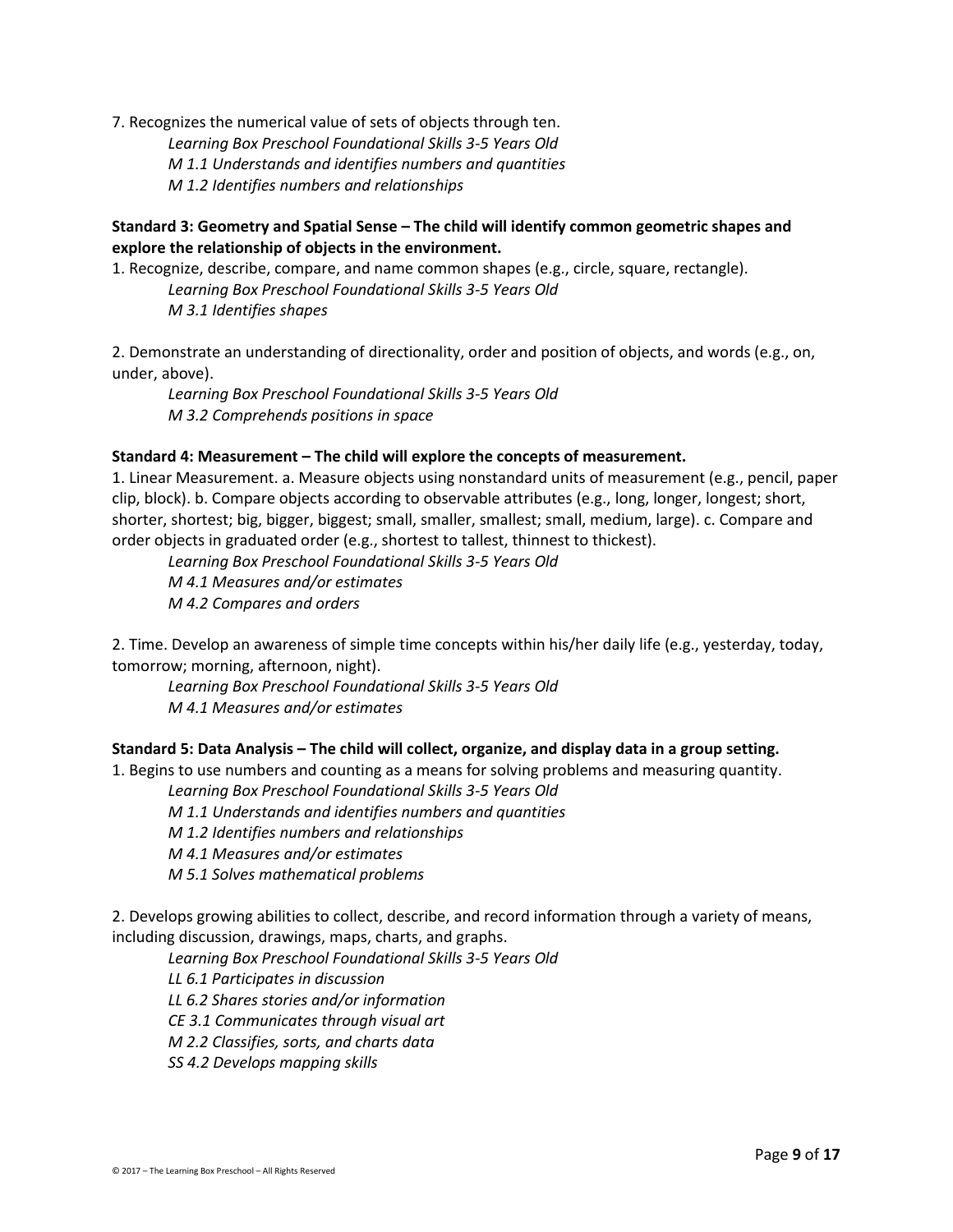3. Describes similarities and differences between objects.

*Learning Box Preschool Foundational Skills 3-5 Years Old*

*M 4.1 Compares and orders*

*LL 5.3 Compares and contrasts*

*LL 6.2 Shares stories and/or information*

#### **HEALTH, SAFETY, AND PHYSICAL DEVELOPMENT**

#### **Large Motor Skill Development**

**Standard 1: The child will participate in activities that involve large motor skills.** 

1. Demonstrates basic locomotor movements (e.g., galloping, hopping, jumping, running, sliding, riding tricycles, pulling wagons, pushing wheelbarrows).

*Learning Box Preschool Foundational Skills 3-5 Years Old PD 2.1 Displays balance and coordination PD 2.2 Uses locomotor skills*

2. Demonstrates body and space awareness to move and stop with control over speed and direction.

*Learning Box Preschool Foundational Skills 3-5 Years Old PD 2.1 Displays balance and coordination PD 2.2 Uses locomotor skills*

3. Demonstrates non-locomotor movements (e.g., bending, pulling, pushing, stretching, swaying, swinging, turning, twisting).

*Learning Box Preschool Foundational Skills 3-5 Years Old PD 2.1 Displays balance and coordination CE 2.2 Participates in a variety of body movements*

4. Demonstrates increasing abilities to coordinate movements in throwing, catching, kicking, bouncing balls, and using the slide and swing.

*Learning Box Preschool Foundational Skills 3-5 Years Old PD 2.1 Displays balance and coordination PD 2.2 Uses locomotor skills CE 2.2 Participates in a variety of body movements PD 3.1 Controls small muscle movement PD 3.2 Manipulates varied objects PD 3.3 Exhibits hand-eye coordination*

5. Coordinates large arm movements (e.g., easel painting, woodworking, climbing, throwing, playing rhythm band instruments, writing on chalkboard, playing with blocks, catching, and tossing).

*Learning Box Preschool Foundational Skills 3-5 Years Old PD 2.2 Uses locomotor skills CE 2.2 Participates in a variety of body movements PD 3.1 Controls small muscle movement PD 3.2 Manipulates varied objects PD 3.3 Exhibits hand-eye coordination*

6. Develops coordination and balance through a variety of activities. *Learning Box Preschool Foundational Skills 3-5 Years Old PD 2.2 Uses locomotor skills*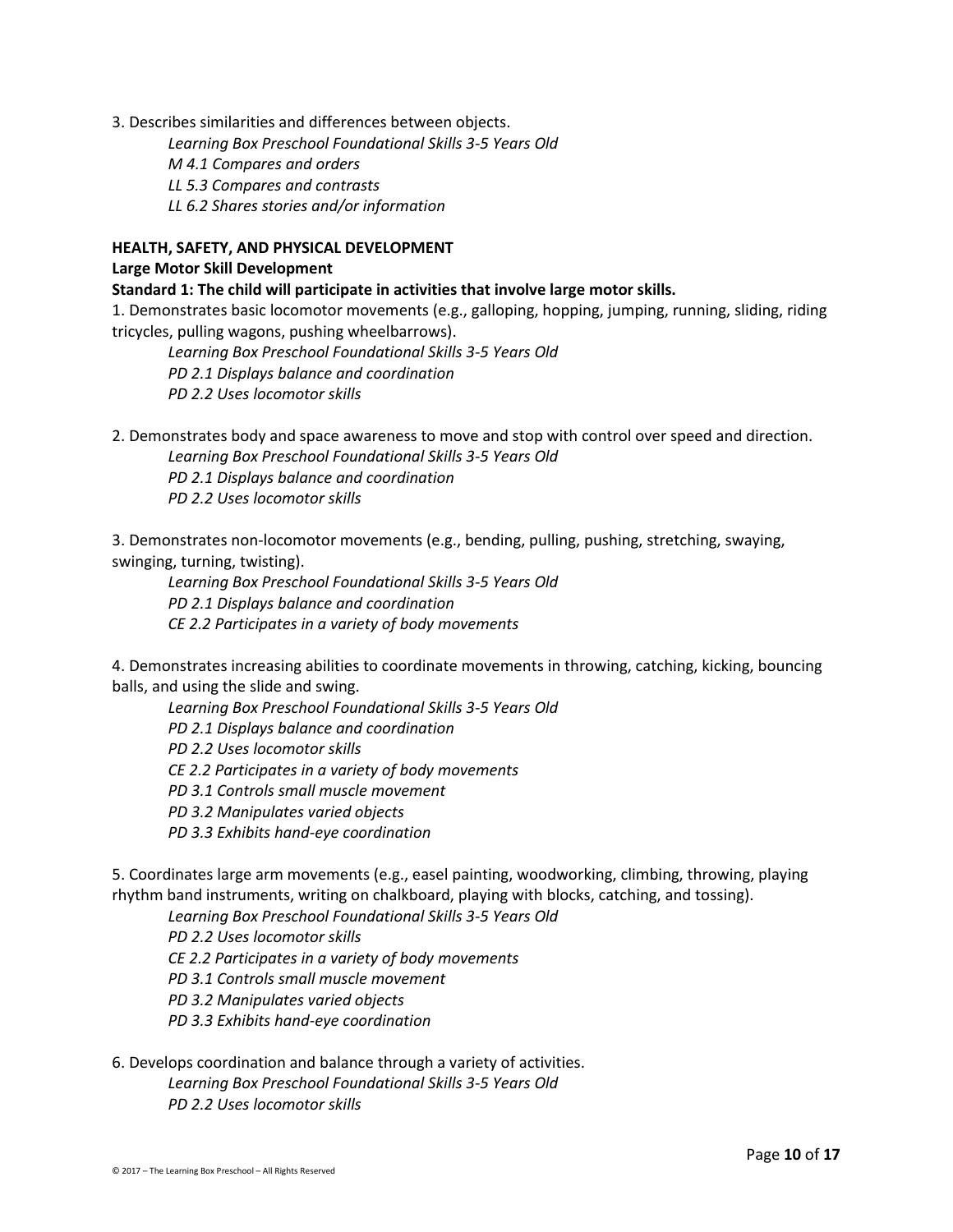*CE 2.2 Participates in a variety of body movements*

*PD 3.1 Controls small muscle movement*

*PD 3.2 Manipulates varied objects*

*PD 3.3 Exhibits hand-eye coordination*

*PD 2.1 Displays balance and coordination*

### **Small Motor Skill Development**

#### **Standard 2: The child will participate in activities that involve small motor skills.**

1. Demonstrates increased control of hand and eye coordination (e.g., using pegs, beads, pattern blocks, crayons, pencils, paint brushes, finger- paint, scissors, glue, and a variety of puzzles).

*Learning Box Preschool Foundational Skills 3-5 Years Old*

*PD 3.1 Controls small muscle movement*

*PD 3.2 Manipulates varied objects*

*PD 3.3 Exhibits hand-eye coordination*

2. Demonstrates increasing control of small muscles in hands (e.g., using tongs or eyedropper, stringing beads).

*Learning Box Preschool Foundational Skills 3-5 Years Old PD 3.1 Controls small muscle movement PD 3.2 Manipulates varied objects PD 3.3 Exhibits hand-eye coordination*

#### **Health Enhancing Activity Development**

# **Standard 3: The child will participate in health- enhancing activities for the development of lifetime health and fitness.**

1. Progresses in physical growth, strength, stamina, and flexibility.

*Learning Box Preschool Foundational Skills 3-5 Years Old PD 4.1 Actively participates PD 4.2 Builds muscular strength and /or cardiovascular endurance*

2. Understands that healthy bodies require rest, exercise, and good nutrition.

*Learning Box Preschool Foundational Skills 3-5 Years Old*

*PD 1.1 Practices daily self-care*

*PD 1.3 Makes healthy food choices*

*PD 4.1 Actively participates*

3. Shows growing independence in following routine healthy behaviors (e.g., hygiene, nutrition and personal care when eating, dressing, washing hands, brushing teeth, and toileting).

*Learning Box Preschool Foundational Skills 3-5 Years Old PD 1.1 Practices daily self-care*

4. Builds awareness and ability to follow basic health and safety rules *Learning Box Preschool Foundational Skills 3-5 Years Old PD 1.2 Comprehends and applies safety rules*

#### **SCIENCE**

**Science Processes and Inquiry Standard 1: The child will investigate and experiment with objects to discover information.**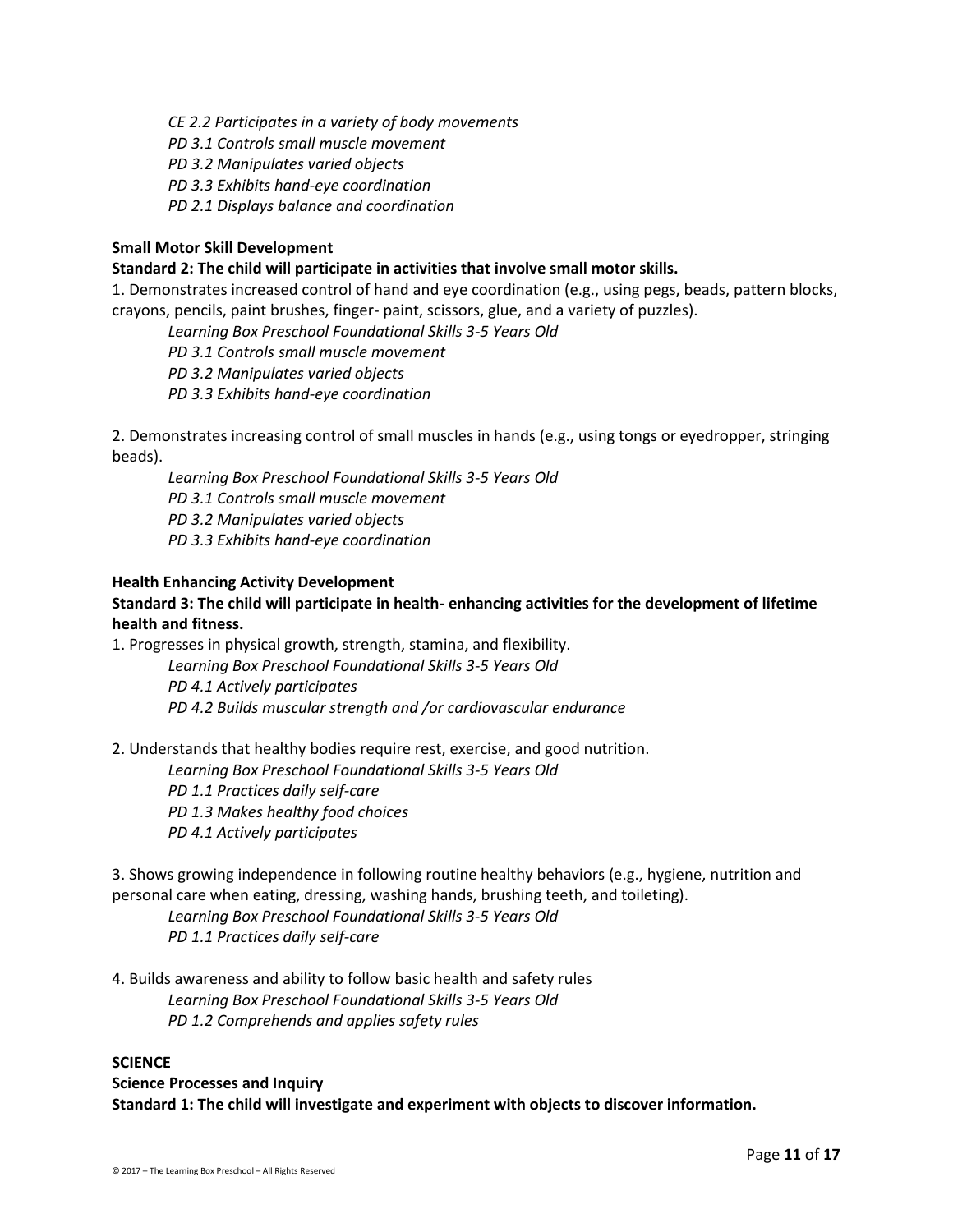1. Develops increasing abilities to classify, compare, and contrast objects, events and experiences.

*Learning Box Preschool Foundational Skills 3-5 Years Old*

*S 1.1 Engages in observation and investigation*

*S 1.2 Makes predictions and describes outcomes*

*LL 5.3 Compares and contrasts*

*M 4.1 Compares and orders*

2. Explores and becomes familiar with simple scientific tools (e.g., magnifying glass, magnet). *Learning Box Preschool Foundational Skills 3-5 Years Old S 5.2 Investigates how things work*

3. Participates in simple experiments to discover information (e.g., bottles of water or homemade telephone to explore the vibration and sound, simple scale to determine heavy and light).

*Learning Box Preschool Foundational Skills 3-5 Years Old*

*S 1.1 Engages in observation and investigation*

*S 1.2 Makes predictions and describes outcomes*

4. Ask questions, makes predictions, and communicates observations orally and/or in drawings.

*Learning Box Preschool Foundational Skills 3-5 Years Old*

*S 1.1 Engages in observation and investigation*

*S 1.2 Makes predictions and describes outcomes*

*CE 3.1 Communicates through visual art*

*AL 3.2 Asks questions and problem solves*

*LL 6.1 Participates in conversations*

*LL 6.2 Shares stories and/or information*

5. Explores cause and effect (e.g., temperature determines clothing choices).

*Learning Box Preschool Foundational Skills 3-5 Years Old*

*S 1.1 Engages in observation and investigation*

*S 1.2 Makes predictions and describes outcomes*

*LL 5.3 Compares and contrasts*

## **Physical Science**

# **Standard 2: The child will investigate and describe objects that can be sorted in terms of physical properties.**

1. Develops an awareness of the sensory attributes of objects according to taste, smell, hearing, touch, and sight.

*Learning Box Preschool Foundational Skills 3-5 Years Old*

*S 1.1 Engages in observation and investigation*

*S 1.2 Makes predictions and describes outcomes*

*S 3.1 Understands characteristics of living things*

*S 4.1 Recognizes physical properties of objects and materials*

*LL 5.3 Compares and contrasts*

2. Develops an awareness of the properties of some objects (e.g., float-sink, heavy-light, rough-smooth, hard-soft, magnetic-nonmagnetic, solid- liquid, wet-dry).

*Learning Box Preschool Foundational Skills 3-5 Years Old S 4.1 Recognizes physical properties of objects and materials*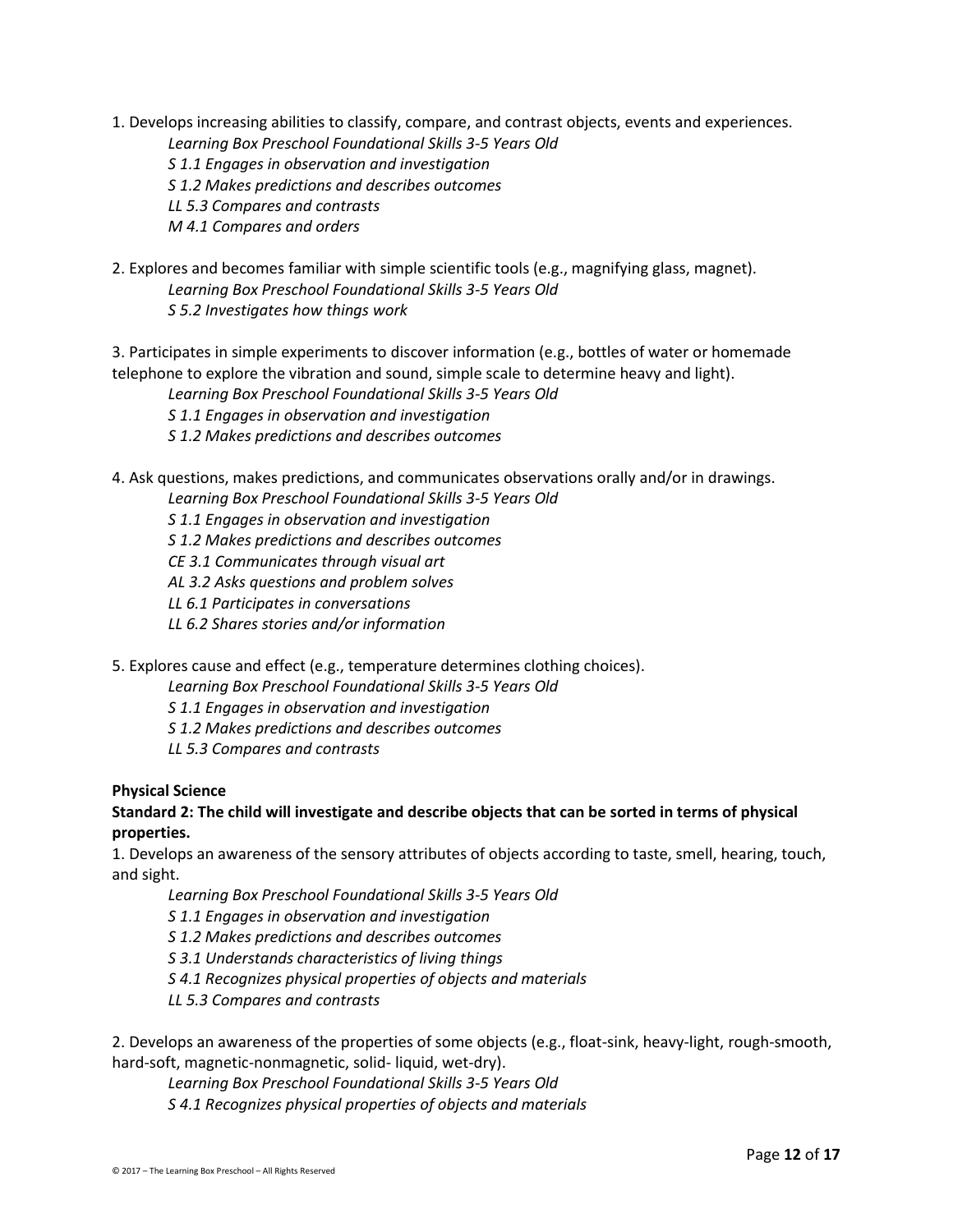*LL 5.3 Compares and contrasts*

3. Observes and describes how objects move (e.g., slide, turn, twirl, roll).

*Learning Box Preschool Foundational Skills 3-5 Years Old*

*S 1.1 Engages in observation and investigation*

*S 1.2 Makes predictions and describes outcomes*

*S 4.1 Recognizes physical properties of objects and materials*

*LL 6.2 Shares stories and/or information*

**Life Science** 

## **Standard 3: The child will observe and investigate plants and animals.**

1. Develops an awareness of what various plants and animals need for growth.

*Learning Box Preschool Foundational Skills 3-5 Years Old*

*S 3.1 Understands characteristics of living things*

2. Demonstrates a beginning awareness of the changes that plants and animals go through during their life (e.g., seed/plant, egg/chicken).

*Learning Box Preschool Foundational Skills 3-5 Years Old S 3.1 Understands characteristics of living things*

3. Demonstrates a beginning awareness for the care of the plant and animal life around them. *Learning Box Preschool Foundational Skills 3-5 Years Old*

*S 3.1 Understands characteristics of living things*

# **Earth/Space Science**

## **Standard 4: The child will investigate and observe the basic concepts of the Earth.**

1. Develops an awareness of the properties of common earth materials (e.g., soil, rocks, water). *Learning Box Preschool Foundational Skills 3-5 Years Old S 2.1 Understands characteristics of Earth's environment*

2. Develops an awareness of daily weather (e.g., sunny, cloudy, rainy, snowy, windy, hot, warm, cold).

*Learning Box Preschool Foundational Skills 3-5 Years Old*

*SS 4.3 Shows concern for the environment*

*S 2.1 Understands characteristics of Earth's environment*

*S 1.1 Engages in observation and investigation*

*S 1.2 Makes predictions and describes outcomes*

3. Develops an awareness of the four seasons (e.g., temperature, weather, appropriate clothing, changing leaves).

*Learning Box Preschool Foundational Skills 3-5 Years Old*

*S 2.1 Understands characteristics of Earth's environment*

4. Observes and participates in a variety of activities related to preserving the environment.

*Learning Box Preschool Foundational Skills 3-5 Years Old*

*S 2.1 Understands characteristics of Earth's environment*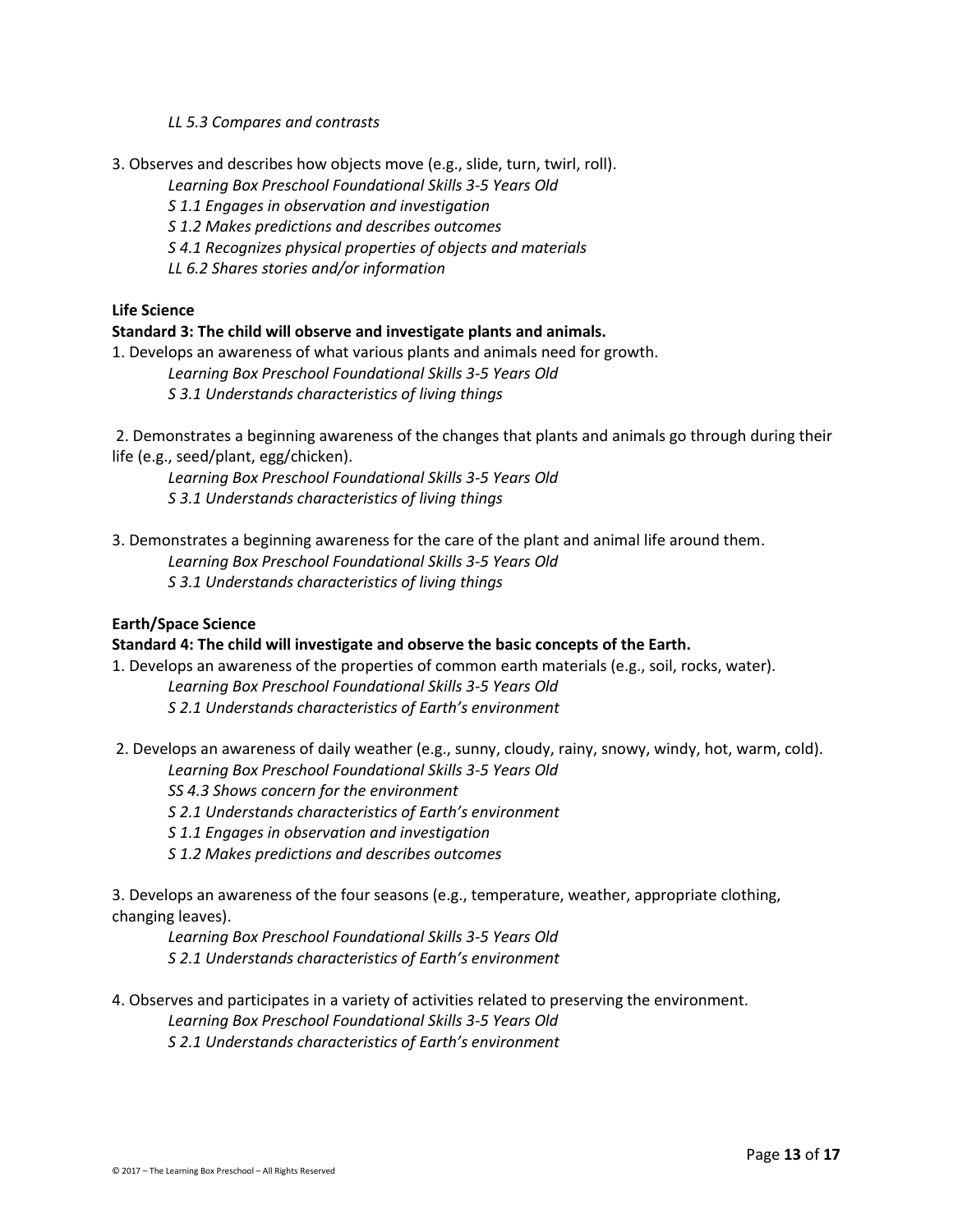#### **SOCIAL AND PERSONAL SKILLS**

# **Standard 1: The child will participate in activities to develop the skills necessary for working and interacting with others.**

1. Plays, works and interacts easily with one or more children and/or adults.

*Learning Box Preschool Foundational Skills 3-5 Years Old*

*SE 2.2 Cooperates*

- *SE 3.3 Cooperates within shared space*
- *AL 4.2 Displays a positive attitude*
- *SE 4.1 Manages emotions appropriately*
- *SE 2.1 Makes positive social connections*
- 2. Begins to develop relationships with others.
	- *Learning Box Preschool Foundational Skills 3-5 Years Old*
	- *AL 5.1 Initiates social interactions*
	- *AL 5.2 Participates in "shared thinking"*
	- *AL 4.3 Freedom to explore ideas with others*

*SE 2.2 Cooperates*

- *SE 1.1 Aware of thoughts, needs, and feelings of self and others*
- *LL 6.1 Participates in conversations*
- *SE 2.3 Shows empathy for others*
- 3. Recognizes the feelings of others and responds appropriately. *Learning Box Preschool Foundational Skills 3-5 Years Old*
	- *SE 1.1 Aware of thoughts, needs, and feelings of self and others*
	- *LL 5.2 Listens for understanding and responds appropriately*
- 4. Develops confidence and stands up for own rights. *Learning Box Preschool Foundational Skills 3-5 Years Old SE 1.1 Aware of thoughts, needs, and feelings of self and others*
	- *SE 1.2 Demonstrates confidence*
- 5. Shows respect for others and their property.

*Learning Box Preschool Foundational Skills 3-5 Years Old SE 3.5 Accepts responsibility SE 2.2 Cooperates SE 2.1 Makes positive social connections*

6. Recognizes and expresses own feelings and respond appropriately. *Learning Box Preschool Foundational Skills 3-5 Years Old SE 1.1 Aware of thoughts, needs, and feelings of self and others SE 4.1 Manages emotions appropriately LL 6.2 Shares stories and/or information*

7. Develops increasing abilities to give and take in interactions; to take turns in games or using materials; and to interact without being overly submissive or directive.

*Learning Box Preschool Foundational Skills 3-5 Years Old SE 2.2 Cooperates SE 4.1 Manages emotions appropriately*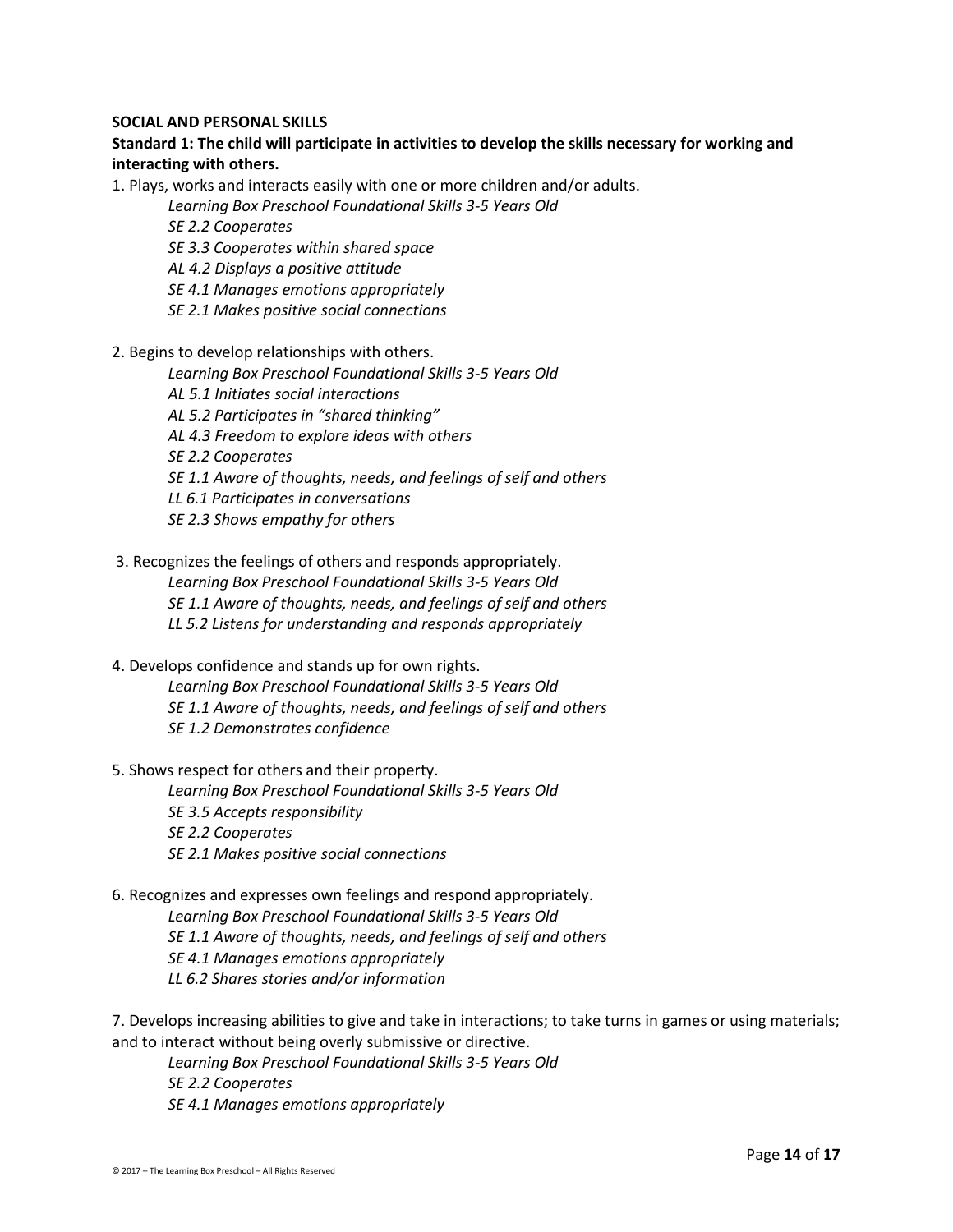- *SE 1.1 Aware of thoughts, needs, and feelings of self and others SE 1.2 Demonstrates confidence*
- 8. Works independently and/or cooperatively to solve problems or resolve conflicts.
	- *Learning Box Preschool Foundational Skills 3-5 Years Old*
	- *SE 2.2 Cooperates AL 3.2 Asks questions and problem solves SE 1.2 Demonstrates confidence SE 3.1 Maintains focus*
- 9. Seeks assistance from adult when appropriate.

*Learning Box Preschool Foundational Skills 3-5 Years Old AL 5.1 Initiates social interaction SE 2.1 Makes positive social interactions*

10. Demonstrates emerging awareness and respect for culture, ethnicity, abilities and disabilities. *Learning Box Preschool Foundational Skills 3-5 Years Old SE 2.3 Shows empathy for others SS 1.2 Examines diversity, culture, and traditions*

#### **Standard 2: The child will develop the skills necessary for participating in a variety of settings.**

1. States his/her full name, age, and name of parent or guardian. *Learning Box Preschool Foundational Skills 3-5 Years Old LL 6.2 Shares stories and/or information*

2. Shows ability to adjust to new situations.

*Learning Box Preschool Foundational Skills 3-5 Years Old SE 3.2 Shows flexibility within routines AL 4.1 Accepts changes and failures*

## **SOCIAL STUDIES**

#### **Civics**

#### **Standard 1: The child will exhibit traits of good citizenship.**

1. Works and plays cooperatively in a variety of settings (e.g., in large and small groups, learning centers).

*Learning Box Preschool Foundational Skills 3-5 Years Old SE 2.2 Cooperates SE 3.3 Cooperates within shared space*

2. Recognizes the importance of his/her role as a member of the family, the class, and the community. *Learning Box Preschool Foundational Skills 3-5 Years Old SS 1.1 Identifies personal and family roles within their home and community*

#### 3. Listens to others while in large and small groups.

*Learning Box Preschool Foundational Skills 3-5 Years Old LL 5.2 Listens for understanding and responds appropriately*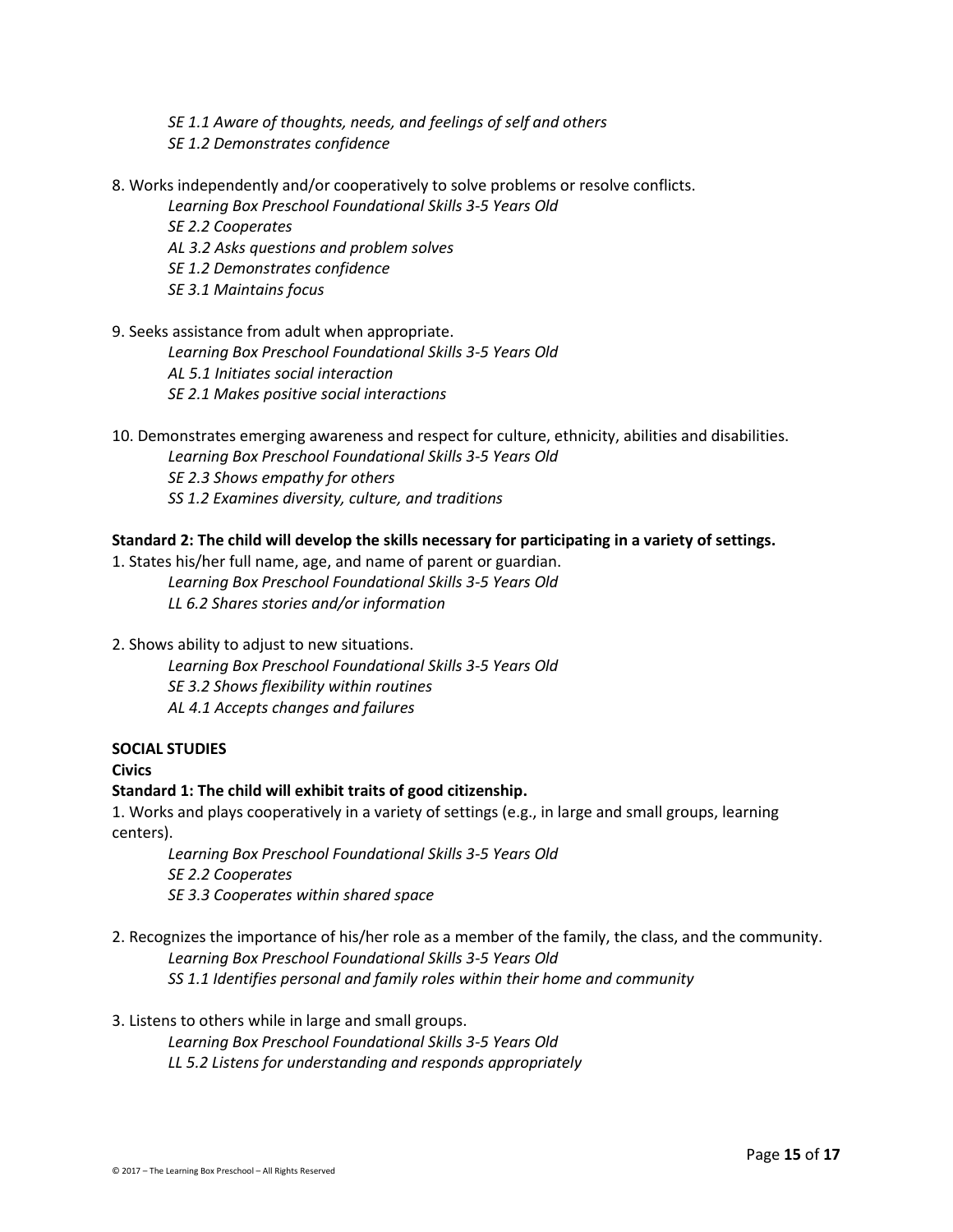4. Shows respect for others and their property.

*Learning Box Preschool Foundational Skills 3-5 Years Old SE 1.1 Aware of thoughts, needs, and feelings of self and others SE 3.5 Accepts responsibility AL 5.3 Follows directions SE 2.1 Makes positive social connections*

- 5. Develops an awareness of how people positively affect the environment. *Learning Box Preschool Foundational Skills 3-5 Years Old SS 4.3 Shows concern for the environment SS 2.1 Understands citizenship and responsibilities*
- 6. Recognizes patriotic symbols and activities (e.g., American Flag). *Learning Box Preschool Foundational Skills 3-5 Years Old SS 2.1 Understands citizenship and responsibilities*

## **Geography Standard 2: The child will demonstrate knowledge of basic geographic concepts.**

- 1. Locates and describes familiar places (e.g., classroom, home, school, fast food restaurant). *Learning Box Preschool Foundational Skills 3-5 Years Old SS 4.2 Develops mapping skills SS 4.1 Comprehends and compares characteristics of the local area*
- 2. Begins to develop an understanding of his/her community (e.g., home, school, city). *Learning Box Preschool Foundational Skills 3-5 Years Old SS 4.2 Develops mapping skills SS 4.1 Comprehends and compares characteristics of the local area*

# **Standard 3: The child will discuss how children in various communities and cultures are alike and different.**

1. Explores how children have needs in common (e.g., food, clothing, shelter).

- *Learning Box Preschool Foundational Skills 3-5 Years Old*
- *SS 1.2 Examines diversity, culture, and traditions*
- *LL 5.3 Compares and contrasts*
- 2. Explores how children are unique as to languages, food, clothing, transportation, and customs. *Learning Box Preschool Foundational Skills 3-5 Years Old SS 1.2 Examines diversity, culture, and traditions LL 5.3 Compares and contrasts*
- 3. Explores how families and communities build "traditions."

*Learning Box Preschool Foundational Skills 3-5 Years Old*

*SS 1.2 Examines diversity, culture, and traditions*

*LL 5.3 Compares and contrasts*